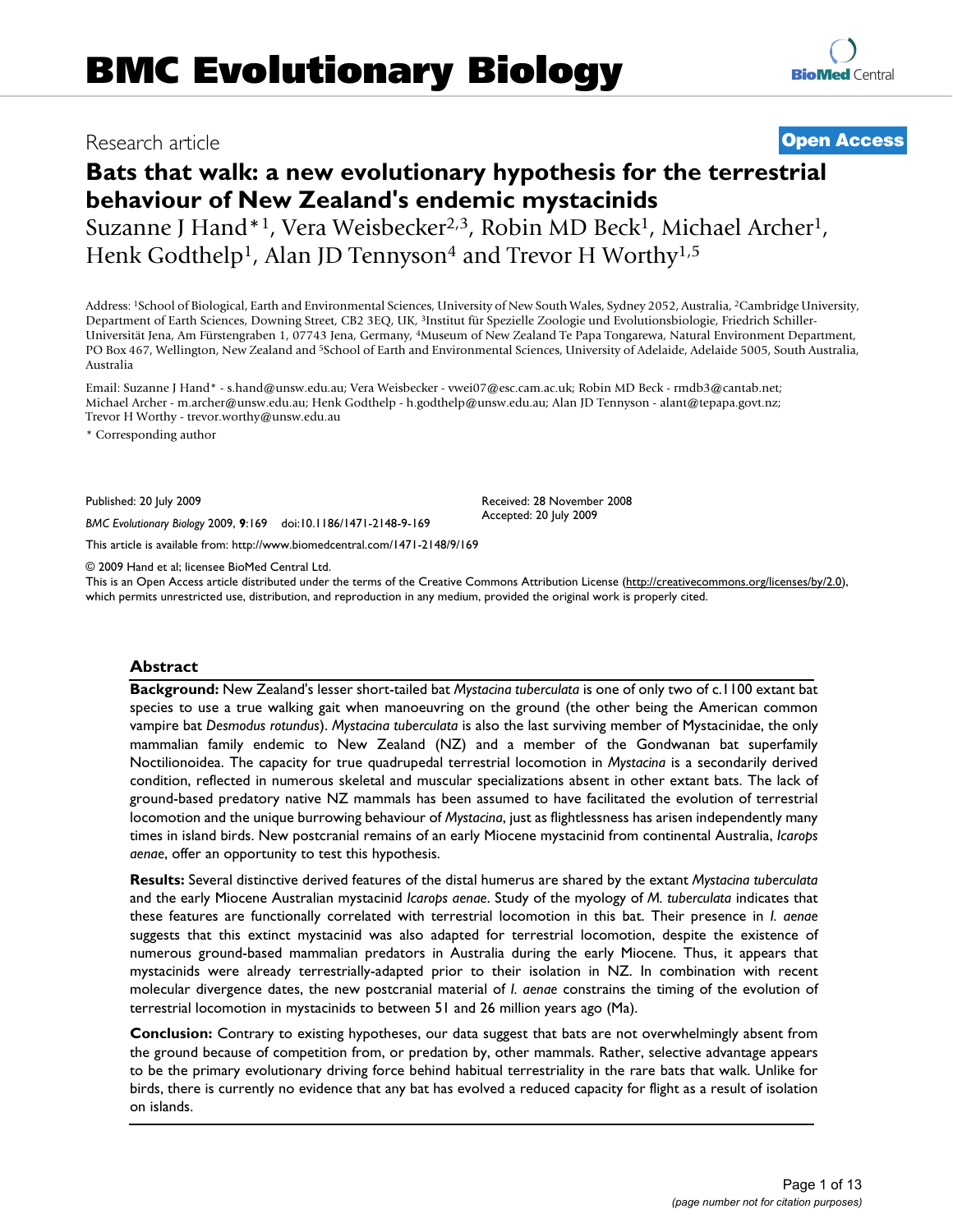## **Background**

Only two of c.1100 extant bat species use a true walking gait when manoeuvring on the ground – the lesser shorttailed bat *Mystacina tuberculata* of NZ, and the common vampire bat *Desmodus rotundus* of Central and South America [1]. *Mystacina tuberculata* is the sole surviving member of Mystacinidae, which is the only living mammalian family endemic to NZ, although its distribution once included Australia [2]. A second NZ species of *Mystacina* (*M*. *robusta*) has become extinct c.1967 [3]. Exactly when and from where mystacinids first colonized NZ is not yet clear, but early Miocene mystacinid fossils have recently been found in NZ [4,5] and middle Cenozoic Australia has been proposed as their probable source [4,6]. *Desmodus rotundus* is a member of the Central and South American family Phyllostomidae. Mystacinids and phyllostomids fall within the Gondwanan bat superfamily Noctilionoidea, but molecular divergence dates indicate that the two families diverged 41–51 Ma [7], and terrestrial locomotion appears to have evolved independently in *Mystacina* and *Desmodus*.

Today, *Mystacina tuberculata* populations are restricted to extensive areas of old-growth indigenous NZ forests dominated by *Podocarpus*, *Dacrydium*, *Agathis* and *Nothofagus* spp [8]. This bat spends more time on the ground than any other: up to 40% of its foraging time [9,10] is spent scurrying with rodent-like agility over tree branches and the forest floor using its broad, backwards-facing feet and thick-skinned wrists as points of contact with the substrate. When foraging under leaf litter, humus or snow, it folds its long ears and often disappears completely, reemerging only sporadically [8,11].

As long-recognized [e.g. [8,9,12-18]], *M. tuberculata*'s consummate terrestrial habits are reflected in numerous adaptations in its postcranial skeleton including specializations of the wing, foot, leg, spine, and pectoral and pelvic girdles. When moving terrestrially, its wings are furled tightly in a protective leathery sheath-like portion of the plagiopatagium. Its reduced pro- and uropatagia enable free movement of its fore and hindlimbs respectively [14,15]. Unique secondary talons at the base of the thumb and toe claws of *M. tuberculata* increase grip on the substrate, as does a system of adhesive, gecko-like grooves in its soft, deeply-wrinkled pedal soles [12-15]. *Mystacina tuberculata* is an important pollinator of NZ's endemic parasitic wood rose, *Dactylanthus taylorii*, the world's only known ground-flowering plant to be pollinated by a bat [19].

## *Previous hypotheses for the evolution of terrestriality in bats*

It has previously been assumed that the specialized terrestrial habits of mystacinids evolved in NZ following their isolation there, just as flightlessness evolved rapidly and independently many times in island birds of NZ and elsewhere [e.g. [20-22]]. In the case of mystacinids, a lack of native terrestrial mammalian predators in NZ has been hypothesised to have facilitated evolution of terrestriality [e.g. [1,9,11,17]]. In the case of *Desmodus rotundus*, by contrast, the absence of mammalian nocturnal predators and/ or competitors is not regarded as the driving force behind evolution of terrestrial locomotion; instead, it has been suggested that a running gait confers an energetic benefit and hence selective advantage by enabling *Desmodus* to chase prey that flee in the middle of a feeding event [1].

Until now there has been little opportunity to test hypotheses for the evolution of terrestrial locomotion in mystacinids. Recently, however, postcranial remains of an Australian early Miocene mystacinid have been recovered from the Riversleigh World Heritage Area (WHA), northwestern Queensland. In this paper we describe the distal humerus of this bat and examine the likely functional attributes of its elbow based on comparison with morphology of this joint and associated musculature in *Mystacina tuberculata*. We discuss the implications of our findings for the temporal and geographical origins of habitual terrestriality in mystacinids.

## **Results**

#### *Elbow morphology and implications for locomotion in*  **Mystacina tuberculata**

The morphology of the elbow in bats has long been recognized as a rich source of information, both systematic [16,23-29] and functional [27,28,30-33]. In particular, the morphology of the distal humerus has been widely used to infer flight mode and terrestrial capability in extinct and extant bats. In *Mystacina* species, the humeral capitulum is non-spherical (with its articular surface delimited laterally and medially by ridges and grooves) and its articular surface is mostly aligned with the shaft (Figure 1). This results in a relatively rigid humeroradial articulation that allows motion only in the anteroposterior plane, and is associated with relatively fast, direct flight [28,32,33].

However, the medial process (epitrochlea) of *M. tuberculata* is significantly broader than that of most fast-flying bats, and its separation from the trochlea and deep scars for muscle attachment suggest a relatively large muscle mass and hence the capacity for relatively more manoeuvrable flight [28]. Thus, humeral morphology in *M. tuberculata* appears to represent a trade-off between the demands for fast, direct flight and manoeuvrability. This is congruent with the suggestion of Webb *et al*. [34] that the wing morphology of *M. tuberculata* represents a compromise between different adaptive pressures: i.e. slow,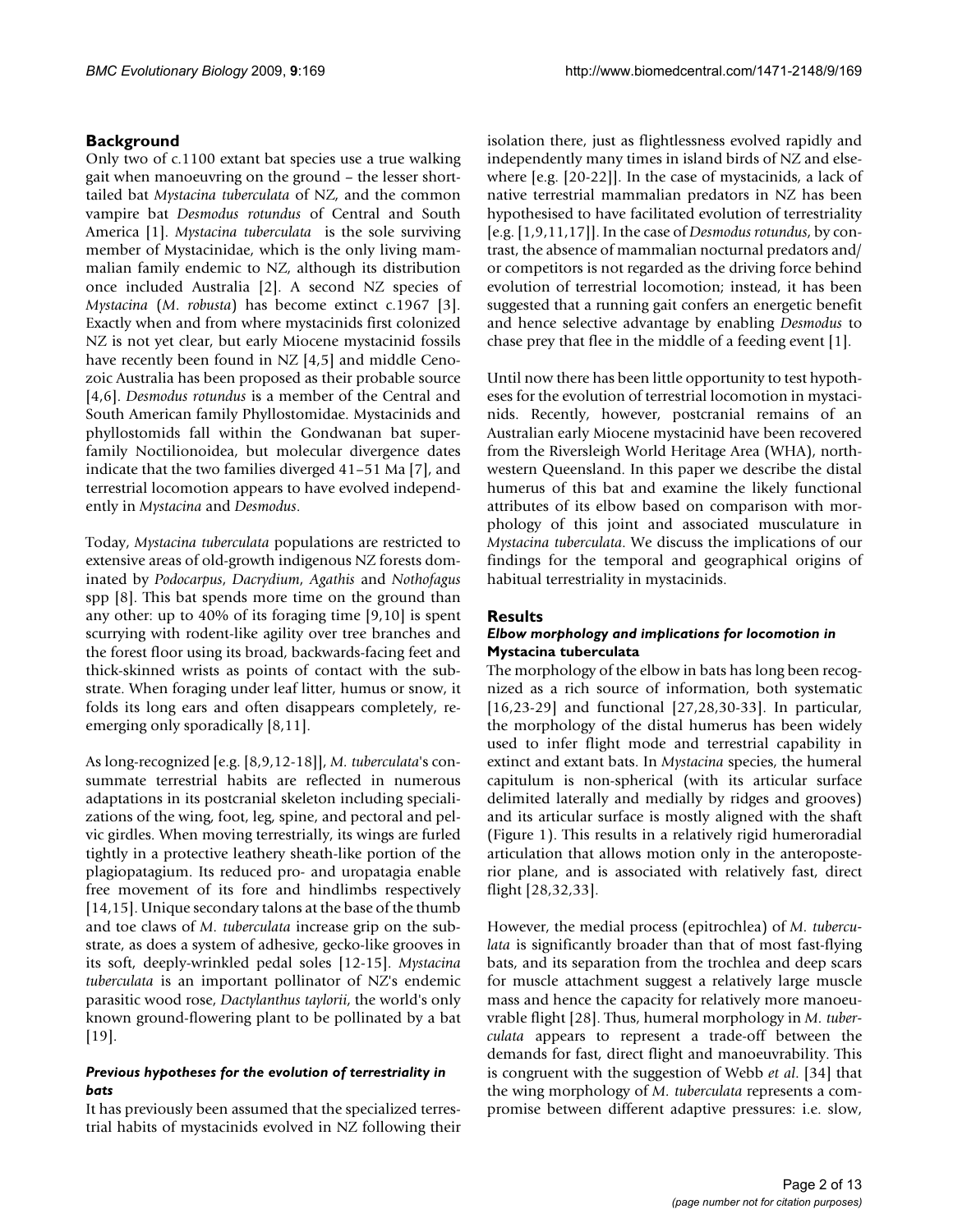

#### **Figure 1** Comparison of distal humerus morphology of Australian Miocene *Icarops aenae* with Recent NZ *Mystacina* spp

**Comparison of distal humerus morphology of Australian Miocene** *Icarops aenae* **with Recent NZ** *Mystacina* **spp**. **A-C**, *Icarops aenae* QM F30573, Wayne's Wok Site, Riversleigh WHA, Australia; anterior, lateral and posterior views (flipped). **D-E**, *I. aenae* QM F30574, View Delightful Site, Riversleigh WHA; anterior, lateral and posterior views. **F-H,** *Mystacina robusta* NZ S-35205, Exhale Air Cave, Ellis Basin, Mt Arthur, Nelson, NZ; anterior, lateral and posterior views. **I-L**, *M. tuberculata* NZ S-32400, Predator Cave, Takaka Hill, Nelson, NZ; anterior, lateral and posterior views. **M-O, terminology**: anterior, lateral and posterior views; medial process [e.g. [28]] = epitrochlea [e.g. [28]] = medial epicondyle [e.g. [32]]; distal spinous process [e.g. [28]] = spinous process [e.g. [32]]; central surface of capitulum [e.g. [28]]. Supraepicondylar groove shown in blue. Scale bar  $=$  4 mm.

manoeuvrable foraging flight within dense forest, and fast, direct commuting flight between forest patches.

Unlike birds, bats use all four limbs for terrestrial locomotion [1]. Not surprisingly, chiropteran elbow morphology has previously been correlated with terrestrial agility as well as flight mode; extensive articulation between the trochlea and the radius characterizes not only bats that are fast, direct fliers but also those that are relatively agile on the ground [e.g. molossids and some vespertilionids;

[18,32,33,35]]. However, this is not the case in bats that use a true walking gait, namely species of *Desmodus* and *Mystacina*. *Desmodus rotundus* retains (plesiomorphically) a spherical central capitulum and large medial muscle mass enabling considerable rotational (anteroposterior and lateral) movement in the elbow joint (Figure 2A). *Mystacina tuberculata*, on the other hand, shares with molossids, for example, a more derived precise and restrictive bony articulation between the humerus and radius (Figure 2B, C), but combines this with the special-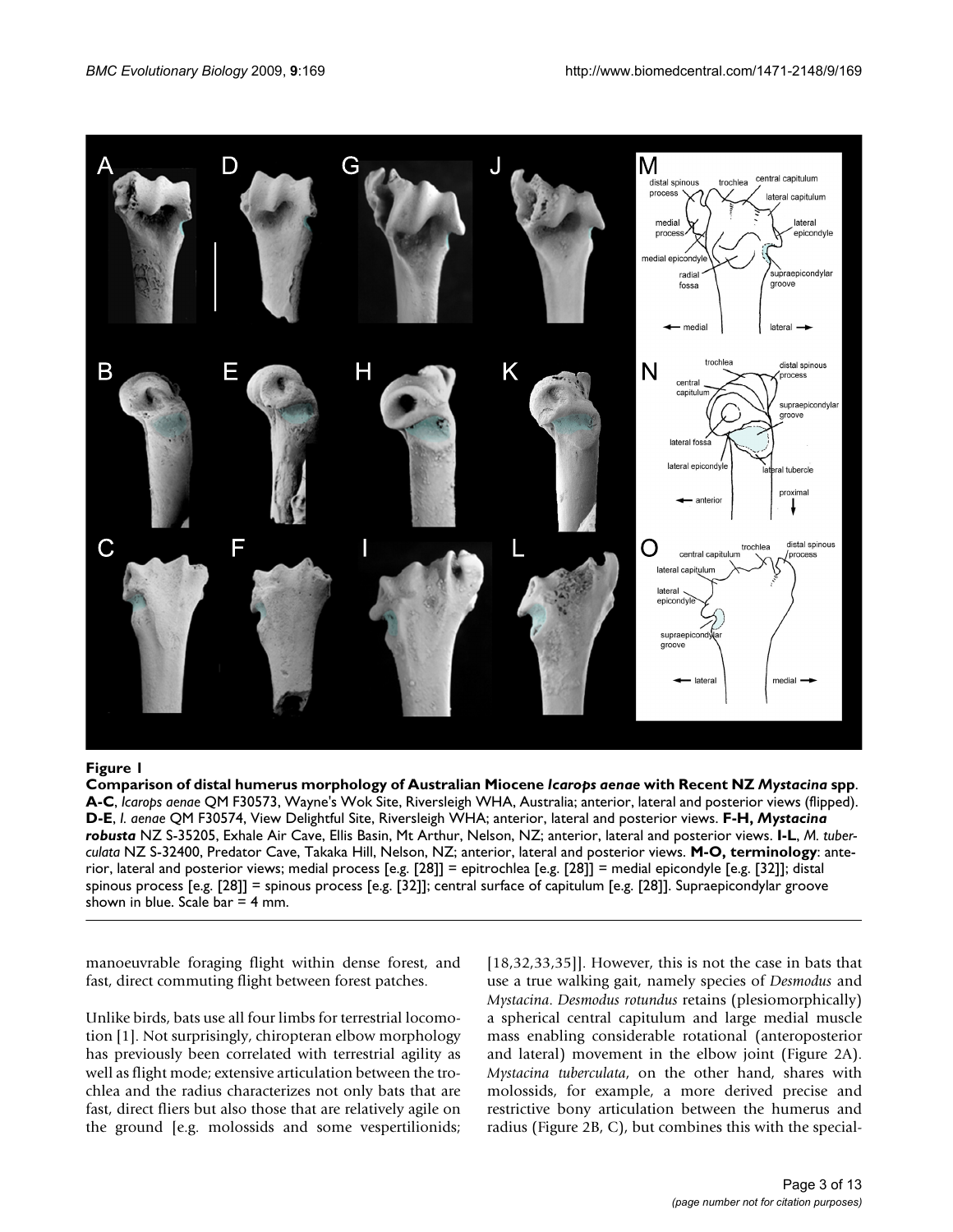

#### Figure 2

**Elbow morphology of three representative bats comparing degree of articulation**. Anterior view of the right humeroradial (elbow) articulation of: A, *Desmodus rotundus*; B, *Mystacina tuberculata*; C, *Molossus molossus* Most rigid articulation occurs in *Molossus* (C), least in *Desmodus* (A), with *Mystacina* (B) exhibiting a pronounced inclination in articulation which directs the radius laterally. (A and C, after Smith 1972 [28], Figures 3 and 5) Scale bar = 4 mm.

ized muscle morphology described below. The very different morphological and myological constraints on the elbow joint in species of *Desmodus* and *Mystacina* is consistent with independent evolution of a quadrupedal walking gait in these two lineages as proposed by Riskin *et al*. [1].

The humerus of *M. tuberculata* is additionally characterized by a conspicuously laterally inclined humeroradial articulation (Figures 1, 2B). This humeral specialization results in a distinctive movement of the radius during walking because it causes the radius to move in a laterallydirected arc. Video footage [36] and treadmill frames [[1], Figure 1C, F] of terrestrial locomotion by *M. tuberculata* confirm this observation. The humerus is held closely adducted and parallel with the long axis of the body, and the radius moves in a plane away from the humerus and body, never actually coming to lie beneath the body as it does in most quadrupedal mammals. The characteristic lateral inclination of the trochlea directs the radius laterally during the stride and pushes the body sideways and forward, resulting in a scuttling rather than striding movement. With the body held close to the substrate, this style of locomotion is well suited to moving in confined places,

and presumably also for digging through and under leaf litter.

The distal spinous process of *M. tuberculata* is characteristically elongate and represents the distalmost extremity of the humerus. The direction of flexor muscle action differs depending on the position of the radius because the distal position of the spinous process shifts the flexors from the centre of rotation. When the elbow is flexed, the distal spinous process forms a wide angle with the radius so that the distance between the process and the distal wing is greater. Consequently, the mechanical advantage accrued by the muscles for flexing the hand is also greater It is possible that during terrestrial locomotion (when the elbow is half-flexed) the greater distance and moment arm improves flexion power of the muscles operating the distal carpus which remains flexed. This is congruent with the general tendency for the extensor and flexor muscles of the chiropteran hand to act as inelastic cords that automatically move the manus with movements of the forearm in flight [32].

## *Myology and functional morphology of the humerus of*  **Mystacina**

Myological examination of the forelimb of *Mystacina tuberculata* reveals that the morphology of the humerus reflects specializations in muscular morphology and presumably therefore muscle action. Dissection of the elbow of *M. tuberculata* (NMNZ LM 1231) shows that the characteristic deep supraepicondylar groove proximal to the lateral epicondyle (Figure 1) is occupied by the tendon of the large *M. extensor carpi radialis longus* (ECRL; Figure 3). This muscle originates in a strap-like tendon from the posterolateral rim of the groove. The tendon extends across the lateral surface of the humerus and attaches to the tubercle on the lateral side of the distal humerus, directly proximal and slightly posteromedial to the deep tendon groove. As such, the ECRL tendon inserts markedly medially. A wide portion of the ECRL tendon is lodged within the humeral groove; anterior to the groove, the body of this tendon houses a sesamoid. The tendon leaves the groove through the characteristic cleft before entering a conspicuously large muscle. The flexor muscles of the carpus and digits and the *pronator teres* muscle originate on the medial rim of the distal spinous process. Their medial origin is displaced distally, which results in a considerable distance between the flexor muscle origins and the radius, resulting in a larger moment arm for the flexor muscles.

The ECRL position, with its tendon housed in the conspicuous lateral supraepicondylar humeral groove, is unique among bats. The origin of the ECRL winds around the lateral side of the humerus and attaches to the posteromedial tubercle; thus, the origin of the ECRL is more medial than in other bats which may give the muscle slightly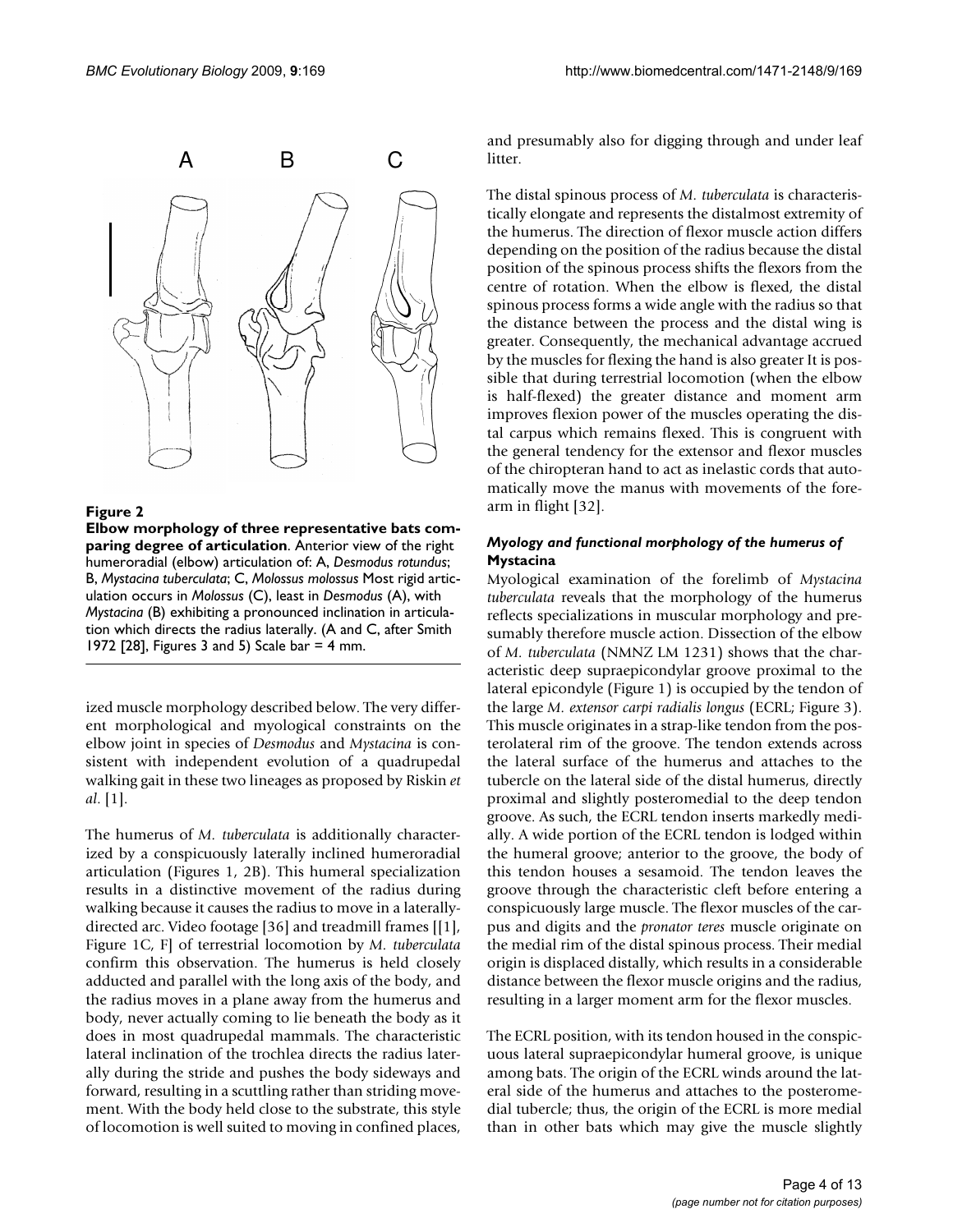more leverage on the humerus. The ECRL inserts on the dorsal base of the first metacarpal and anterodorsal base of the second metacarpal which it directly extends [32,37,38] and acts indirectly to extend the entire distal part of the wing [38]. Because the ECRL is conspicuously large in *M. tuberculata* compared to that of other bats [e.g. [32,33,35,37,38]], its action should result in a powerful concomitant extension of the first and second metacarpal. The direction of this motion appears to be tightly constrained because of confinement of the tendon's origin in the deep humeral groove.

One possible function of this powerful arrangement could be to facilitate take-off. *Mystacina tuberculata* launches into the air from the ground by leaping from a quadrupedal stance rather than flapping its wings [34] thereby necessitating some levering action of the limbs. The powerful extending action of the ECRL on the first and second metacarpal, mediated by the pulley-like arrangement on the groove, would push both metacarpals towards the ground and lever the bat's body into the air. A similar launching action is used by *Desmodus rotundus* which flexes its elongated thumbs to push off from the ground [37,39]. Notably, in *M. tuberculata* the proximal third of the second metacarpal is covered by padded toughened skin [also noted by [17]]. This type of skin also occurs on the dorsal carpal area – the surface on which *Mystacina* walks – suggesting that the broad, flattened proximal second metacarpal is also frequently in contact with the substrate. However, because the metacarpals are normally carried flexed and off the ground when *Mystacina* walks [1], it suggests an alternative locomotor role for metacarpal II, probably in launching.

## *Humeral morphology in an early Miocene Australian mystacinid*

Australian mystacinids are known from craniodental fossils from deposits ranging in age from 26 to 12 Ma (late Oligocene to middle Miocene) in South Australia, Queensland and the Northern Territory [2,6]. Two partial fossil humeri (Figure 1A–E) from early Miocene (c.20 Ma) sediments in the Riversleigh WHA, northwestern Queensland (18° 15' 35" S, 138° 06' 41" E) are the first postcranial remains referable to an Australian mystacinid. Collectively, the morphology, size, provenance and depositional association of the fossil humeri indicate that they are specifically referable to the early Miocene mystacinid *Icarops aenae*, known otherwise from dentaries and upper and lower teeth from the Riversleigh WHA (see Methods).

The fossil humeri have been identified as mystacinid because they exhibit the following suite of derived features shared only with *M. tuberculata* and the recently extinct NZ *M. robusta* (Figure 1F–L): distal articular surface more or less aligned with shaft of humerus and inclined

laterally with respect to the long axis of shaft; non-spherical central capitulum; long distal spinous process well separated from the trochlea; broad separation between central and lateral capitulum; prominent (tall) trochlea; deep radial fossa; and deep, wide groove, and well-developed tubercle, proximal to the lateral epicondyle. They differ from *Mystacina* species in the following less-derived features: distal articular surface slightly less inclined laterally with respect to the long axis of the shaft resulting from the greater distal extent of the lateral capitulum and epicondyle; and supraepicondylar groove and associated tubercle proximal to the lateral epicondyle slightly less developed. They differ additionally from *M. robusta* in being approximately 20% smaller. The tip of the spinous process is broken off in both Australian fossil humeri; this tip appears to be more curved towards the trochlea and the medial profile more convex in *M. robusta* than in *M. tuberculata*.

The presence of a lateral supraepicondylar groove much like that in *M. tuberculata* suggests that the ECRL was similarly arranged in *I. aenae*. It can therefore be expected that *I. aenae* had similar capacities of powerful metacarpal extension. If this arrangement is related to levering the animal off the ground, as we suggest here, it would be a strong indication of terrestriality in *I. aenae*. Furthermore, although the tip of the spinous process is missing in both *Icarops* humeri, the position of its base indicates a medial position of carpal flexor muscles and *pronator teres* that corresponds to that seen in *M. tuberculata*. Thus, carpal flexion patterns in *I. aenae* were similar to those of *M. tuberculata*. Lastly, the lateral inclination of the humeroradial articulation, although less pronounced, is similar to that of *M. robusta* so that adaptation for a scuttling walk seems probable. In summary, the humeral morphology of *I. aenae* is strongly suggestive of at least facultatively efficient terrestrial locomotion.

## **Discussion**

*Origin of mystacinids and their dispersal to New Zealand* Mystacinidae is a member of the superfamily Noctilionoidea, the only one of the four currently recognised extant bat superfamilies that appears to have a Gondwanan origin [[7,40]; however, see [41]]. Molecular divergence dates suggest that mystacinids diverged from other noctilionoids sometime between 41 and 51 Ma [e.g. [7,40,42]; [Figure 4]. A gap in the Australian land mammal record from 55 to 26 Ma [43] means that the early history of mystacinids in Australia is unknown, but the fossil record documents their presence as part of the indigenous fauna for at least 14 million years from 26 to 12 Ma. The oldest *Icarops* fossils are currently from the 26 Ma magnetostratigraphically-dated Ditjimanka Local Fauna (LF) of Lake Palankarinna, South Australia [28°46'30"S, 138° 24'E; ][6,44]. Although they are generally more plesiomorphic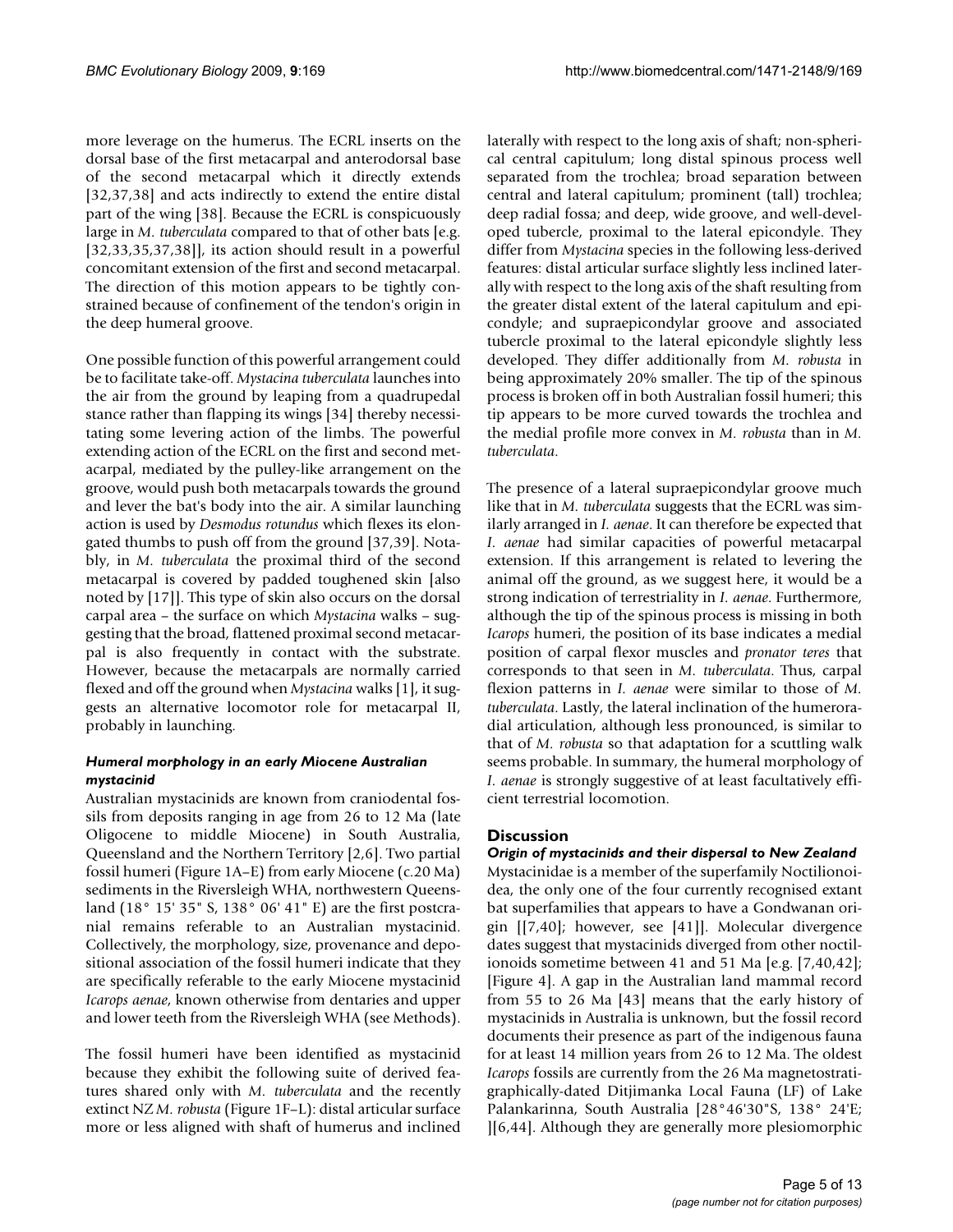

## Muscular origins and insertions of the distal humerus of **Figure 3** *Mystacina tuberculata*

**Muscular origins and insertions of the distal humerus of** *Mystacina tuberculata*. Schematic diagram of the muscular origins and insertions of the distal humerus of *Mystacina tuberculata* (NMNZ LM 1231, Kaikohe, Northland, NZ). The *M. extensor carpi radialis longus* (ECRL) is shown lifted from the radius to better view its sesamoid. Blue shading indicates ECRL course in supraepicondylar groove of distal humerus. Scale bar  $=$  4 mm.

than Quaternary mystacinids, *Icarops* taxa also exhibit dental apomorphies of their own, suggesting that the Australian *Icarops* and NZ *Mystacina* lineages diverged at least 26 Ma [6]. Mystacinids are also known from the early Miocene (19–16 Ma) St Bathans Fauna of Central Otago, South Island, NZ (44°52'S, 169°49'E)[4,45] but as yet cannot be referred to either lineage.

If the molecular phylogenies and divergence dates for mystacinids are correct, and the highly derived humeral morphology shared by *Icarops* and *Mystacina* spp does reflect specialized terrestrial locomotory ability, this represents strong evidence that habitual terrestriality evolved in mystacinids sometime between 51 and 26 Ma (Figure 4).

The fossil record sheds little light on whether or not NZ might have been colonized before Australia by noctilionoids, but Australia's Oligo-Miocene mystacinids are closely related to those of NZ and are less derived, which may be an indication that Australia was the source of NZ's mystacinids [6]. NZ began rifting from Gondwana c.82 Ma [46] but separation from eastern Australia of the (now mostly submerged) Zealandia continental fragment was not complete until formation of the Cato Trough near present New Caledonia c.52 Ma [47,48], with a distance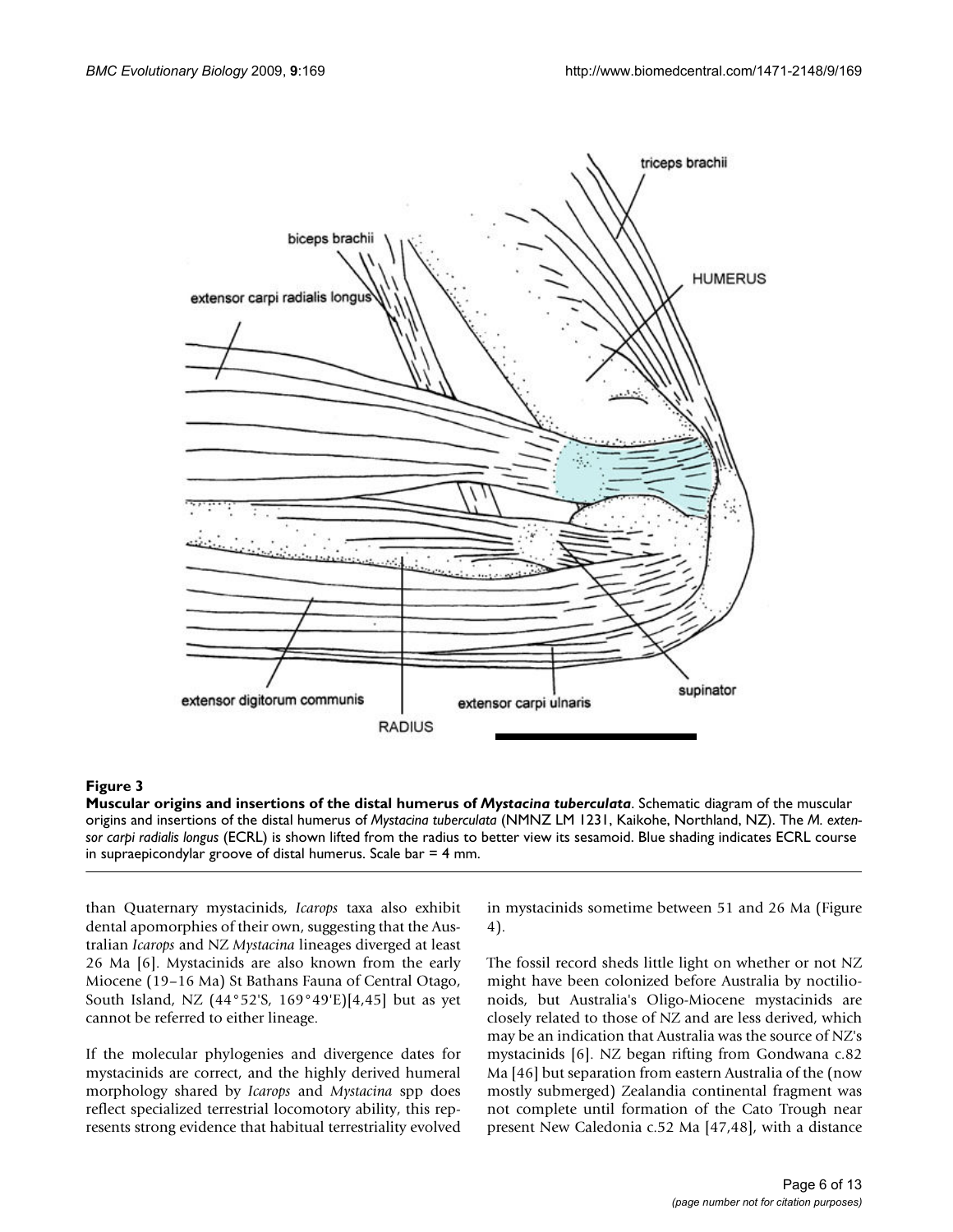of c.1600 km now separating the NZ part of Zealandia from the Australian mainland. Isolated, wind-assisted dispersals by bats from Australia to NZ have been recorded during historic times [9], and the ancestor of NZ's only other surviving endemic mammal, the vespertilionid bat *Chalinolobus tuberculatus*, probably made this crossing less than 2 Ma [49]. There are no records of bat dispersals in the opposite direction, against the westerly winds that have prevailed since establishment of the Antarctic Circumpolar Current c.35 Ma [50]. For NZ birds, a similar pattern of colonisation from Australia and rarity of "reverse traffic" is well-documented [e.g. [51]].

## *Palaeoecology and extinction of Australian mystacinids*

Our data suggest that the terrestrial habits of mystacinids, at least as expressed in specializations of the humerus, were established before isolation of the lineage in NZ – in Australia and in a time and place well-populated by terrestrial nocturnal predators. The latter included rat- to catsized marsupial carnivores such as dasyures (dasyurids), cat- to leopard-sized marsupial lions (thylacoleonids), cat- to dog-sized thylacinids, dog-sized carnivorous/ omnivorous kangaroos (species of *Ekaltadeta*), mouse- to cat-sized bandicoots (yaralids) and large predatory bats such as megadermatids, as well as hawks, terrestrial crocodiles, lizards and snakes [[43]; see Methods below].

In NZ, too, at least one group of small terrestrial mammals was present until at least the early Miocene, overlapping temporally and geographically with mystacinids [as recorded in the 19–16 Ma St Bathans Fauna; [5]], and so provides further evidence that the evolution of terrestriality in mystacinids did not arise in the absence of non-volant mammals in NZ.

Although it is likely that terrestrial foraging by extant *M. tuberculata* makes it vulnerable to introduced mammalian predators [e.g. feral cats and stoats; [11,52,53]], there is as yet limited available data on the actual risk of terrestriality. Indeed, Lloyd [8] has argued that although some individuals may be caught while on the ground, mystacinids would not be easy prey – they are cryptic, fast moving, with acute hearing and sense of smell, and can quickly take flight [8]. Based on the evidence presented here, it seems reasonable to assume that *Icarops aenae* was similar to *M. tuberculata* in these respects. The slightly less-developed morphological humeral specializations in at least *I. aenae*, one of four known Australian mystacinid species, suggest that the terrestrial habits of mystacinids may have further developed in NZ in the absence of terrestrial mammals but in the presence of falcons, moreporks and laughing owls which were significant predators [54].

In NZ, *Mystacina*'s terrestrial foraging behaviour has been correlated with its exceptionally broad omnivorous diet

[9,11,14,15] that is broader than that of any bat recorded and includes nectar, flowers and fruit as well as flying and terrestrial invertebrates including spiders, centipedes and weta orthopterans [9,52,55,56]. An omnivorous diet in Australian Miocene mystacinids, and in particular *I. aenae*, has been been deduced on the basis of craniodental features [6]. For example, the dilambdodont molars of *Mystacina* species and *I. aenae* are typical of insect-eating bats, while their anterior teeth indicate adaptations for both frugivory and nectarivory [57,58]. Like other chiropteran frugivores, *Mystacina tuberculata* and *I. aenae* have a greater allocation of tooth area at the anterior end of the tooth row (individually large teeth accounting for half the upper tooth row length) than in more insectivorous and carnivorous species. They also share a reduced number of lower incisors, a fused mandibular symphysis and large canines, features that act together to support a quicklymoving, extensible tongue in nectar-feeding bats [58].

*Mystacina tuberculata* roosts singly or communally in tree hollows, but also uses its teeth to burrow into fallen trees to excavate complex roosts [9,15]. It is also known to have inhabited caves along with *M. robusta* at times during the last 15 000 years [59,60]. Large populations occur only in extensive (>1000 ha) areas of old-growth indigenous forests dominated by species of *Podocarpus*, *Dacrydium*, *Agathis* and *Nothofagus* and containing many large trees suitable for such roosts  $(>1 \text{ m} \text{ girth}$  and  $>25 \text{ m} \text{ high})$ , numerous epiphytes and deep leaf-litter [8]. The palaeohabitat of *Icarops aenae* appears to have been similar: 20 Ma the Riversleigh forests in which it foraged were c.15 degrees further south than the present fossil sites. The Australian climate was cooler and wetter with extensive cover of Gondwanan forests dominated by species of *Nothofagus* (*Brassopora* type), podocarps, araucarians, myrtaceans and casuarinaceans [61,62].

What caused the extinction of mystacinids in Australia is not clear but available evidence suggests that it was probably loss of suitable forest habitat resulting from climate change. Australian Tertiary mystacinids range in age from c.26 to 12 Ma [2,6,63], but they are absent from the diverse bat faunas of Riversleigh's early late Miocene Encore LF (c.10 Ma; 12 spp) and early Pliocene Rackham's Roost LF (c.4.5 Ma; 10 spp) [43]. By the late Miocene, mystacinids seem to have disappeared from Australia [2,63], perhaps as a result of cooling temperatures and reduced rainfall which began in the mid to late Miocene. This climatic change resulted in gradual replacement of wet Gondwanan-type forests by relatively drier forests, woodlands and, by mid Pliocene time, grasslands over much of the continent. Closed forests retreated to the coastal margins of Australia and it is possible that mystacinids survived there during the late Miocene but they are not known from Plio-Pleistocene bat faunas in those areas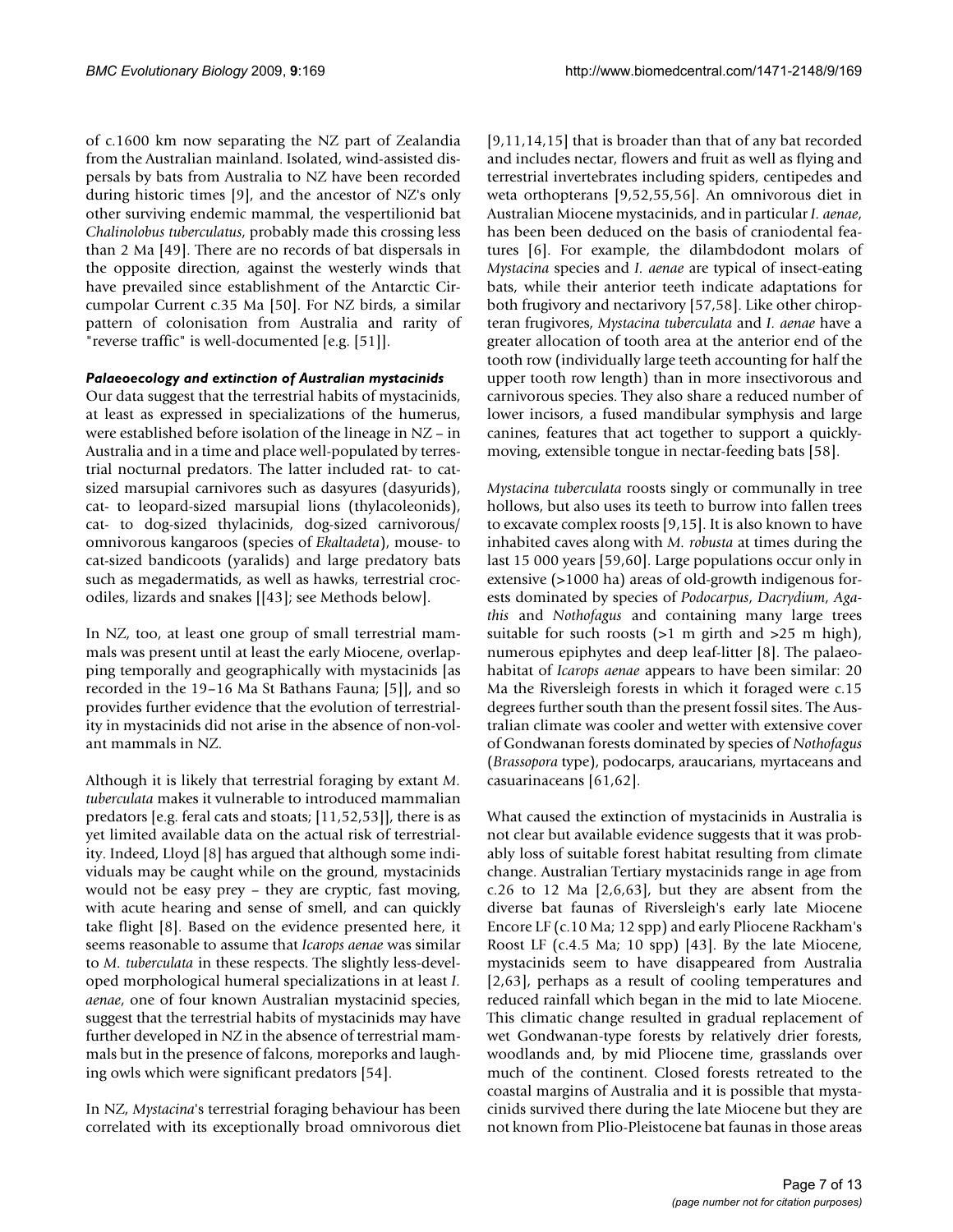

## **Figure 4**

**Phylogenetic relationships and divergence times for extant bat families**. Phylogenetic relationships and estimates of divergence times for extant bat families after Miller-Butterworth *et al*. [40]. Terrestrial locomotion in the family Mystacinidae evolved sometime between 51 and 26 Ma.

including, for example, the early Pliocene Hamilton, Chinchilla and Bluff Downs LFs and the Pliocene Big Sink LFs, nor from the Mount Etna, Texas, Bucchan, Victoria Fossil and Mammoth Cave assemblages [64,65]. Increasingly rapid cycles of climate change resulted in pronounced post-Miocene rainforest contraction and expansion, resulting in further biodiversity loss: the Mystacinidae is one of 10 mammal families lost from Australian rainforests (representing a decrease of 37% in mammalian familial diversity) since the early to middle Miocene [66].

## **Conclusion**

Australian Oligo-Miocene fossils suggest that the specialized terrestrial locomotion of mystacinids did not develop in NZ in the absence of ground-dwelling mammalian predators and competitors, but that facultatively-terrestrial behaviour in Gondwanan mystacinids may represent an exaptation for exploiting a predator-"free" nocturnal

terrestrial niche in NZ. Mystacinids appear to have had a long history as omnivores on Gondwanan forest floors where mammalian predators and potential prey were plentiful [43].

In NZ, mystacinids found refuge in cool wet rainforests, surviving there for at least 16 Ma (other colonizing bat lineages did not fare as well; Hand *et al*. in prep.). The slightly less-developed morphological humeral specializations in at least *I. aenae* suggest that the terrestrial behaviours of mystacinids may have further developed in NZ, though in the presence of avian predators and at least one lineage of now-extinct non-volant mammals.

Our data suggest that the evolution of terrestrial behaviour in mystacinids may have been driven by selective advantage or energetic benefit, as has been proposed for the vampire *Desmodus rotundus* [1]. There is little doubt that the exceptionally diverse diet of *M. tuberculata* has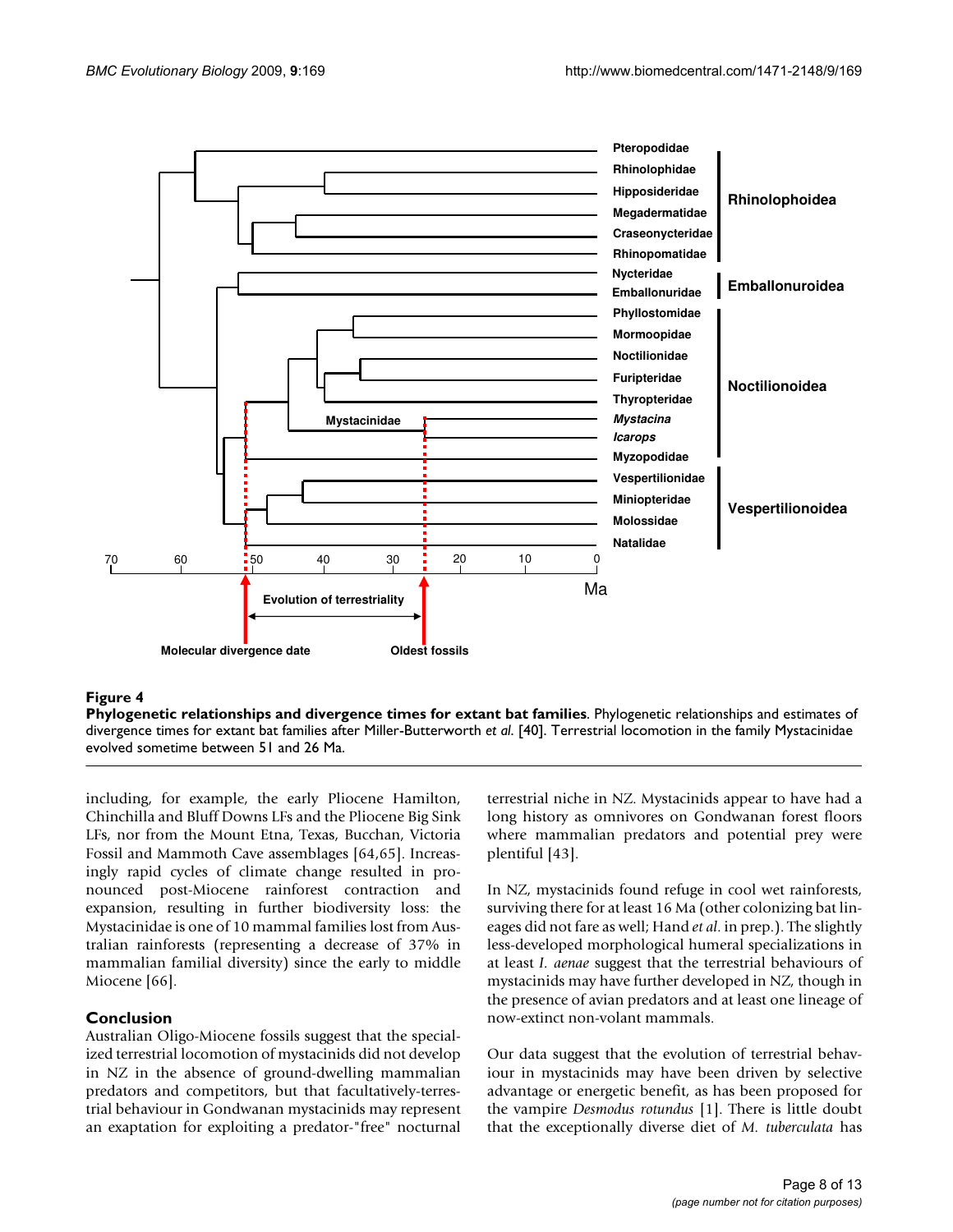been facilitated by its extraordinary terrestrial foraging and burrowing behaviour [9,11,14,15]. Australia's *Icarops aenae* also appears to have been diversely omnivorous [6]. An opportunistic approach to feeding may have conferred a selective advantage for bats inhabiting the high latitude forests of early Cenozoic Gondwana as well as their survival during later glaciation events in NZ. On-going studies of the seasonal foraging ecology and energy budget of *M. tuberculata* [e.g. [67-70]] may provide further clues about the driving forces underlying terrestriality in mystacinids, as well as any likely trade-off between aerial and non-aerial locomotion in bats that walk.

In New Zealand, during the last 750 yrs since the arrival of people [71], forest cover has been reduced from 78 to 23%, and 31 alien mammal species have become established [72]. These major ecological changes have affected *Mystacina* species directly by increasing predation and competition and indirectly by transforming remnant forest ecosystems [73]. These pressures led to the extinction of *M. robusta* within the last 50 years and a precipitous decline in the population of *M. tuberculata* from an estimated 12.5 million (pre-human) to c.50 000 today [73]. In the case of *M. robusta*, mainland populations appear to have declined rapidly following introduction of Pacific rats (*Rattus exulans*) by Polynesians [60], although the last known populations on Big South Cape Island and adjoining Solomon and Pukaweka Islands were exterminated following the accidental introduction of ships rats (*Rattus rattus*) in 1964 [74].

For Australia, there is no direct evidence of any mammalian extinctions coinciding with its first colonization by murids c.5 Ma [75,76], although there is speculation that the demise of the extinct frugivorous-omnivorous marsupial ektopodontid and numbigilgid lineages may have resulted [77,78]. The available fossil record suggests, however, it is unlikely that mystacinids survived in Australia long enough to overlap with rodents.

In the Pacific and globally, bats have reached most oceanic islands, the insectivorous hoary bat *Lasiurus cinereus* of the Americas, for example, having colonised the Galápagos and Hawaiian Islands [79]. Unlike in birds, where flightlessness has evolved independently many times in island taxa, such as in Pacific rails [20], there remains no evidence of loss of flight in any extinct or extant bat.

#### **Methods**

#### *Systematic palaeontology*

Icarops aenae *[2]*

*Holotype*

QM F30567, edentulous mandible preserving fragment of left dentary with alveoli for i1, c1, p2,4, m1–3 and right dentary fragment with alveoli for i1, c1, p2,4

#### *Type locality*

Wayne's Wok Site, Riversleigh World Heritage Area (WHA), Lawn Hill National Park, northwestern Queensland [66].

#### *Additional material*

QM F30584, left dentary containing m2 and m3; QM F24509, right m1; QM F30575, left M1; all from type locality [6]. A left dentary containing m2 and m3, with alveoli for c1, p3, p4 and m1, and an isolated left M1, recovered from Outasite in the Riversleigh WHA, may also represent this species [*Icarops* sp. cf. *I. aenae*; ][6].

#### *New material*

QM F30573, fragment of distal end of left humerus (Wayne's Wok Site); QM F30574, fragment of distal end of right humerus (View Delightful Site, Riversleigh WHA); Figure 1A–F.

## *Diagnosis*

Humerus similar in basic morphology to that of Quaternary mystacinids *Mystacina robusta* and *M*. *tuberculata* but differs in lateral extension (development of tubercle) of proximal rim of lateral epicondyle, and less inclined distal articular surface (with respect to humeral shaft).

The morphology and provenance of the humeral remains indicate that they are referable to the Australian Miocene mystacinid genus *Icarops* (see Comparisons below). At least two *Icarops* taxa are represented in Riversleigh sediments (*Icarops aenae* and *I*. *paradox*) and another from Bullock Creek in the Northern Territory (*I*. *breviceps*) [2,6,63]. An isolated upper molar from Lake Palankarinna, northeastern South Australia [mystacinid indet.; [6]] also appears to be referable to *Icarops*. Other bats represented in Riversleigh's Oligo-Miocene deposits are: diverse and abundant hipposiderids (>22 spp), megadermatids (>5 spp), and much rarer remains of molossids (2 spp) and vespertilionids (1 sp.) [43]. The morphology of the distal humeri described here differs distinctly from that found in all other bat families [e.g. [28] Figure 2] except Mystacinidae (see Description and Comparisons below), and the specimens are most parsimoniously referred to Riversleigh's only known mystacinid genus, *Icarops*. Comparison with skulls and skeletons of Recent *Mystacina* spp indicate that the humerus is also an appropriate size to be attributed to a species of *Icarops*.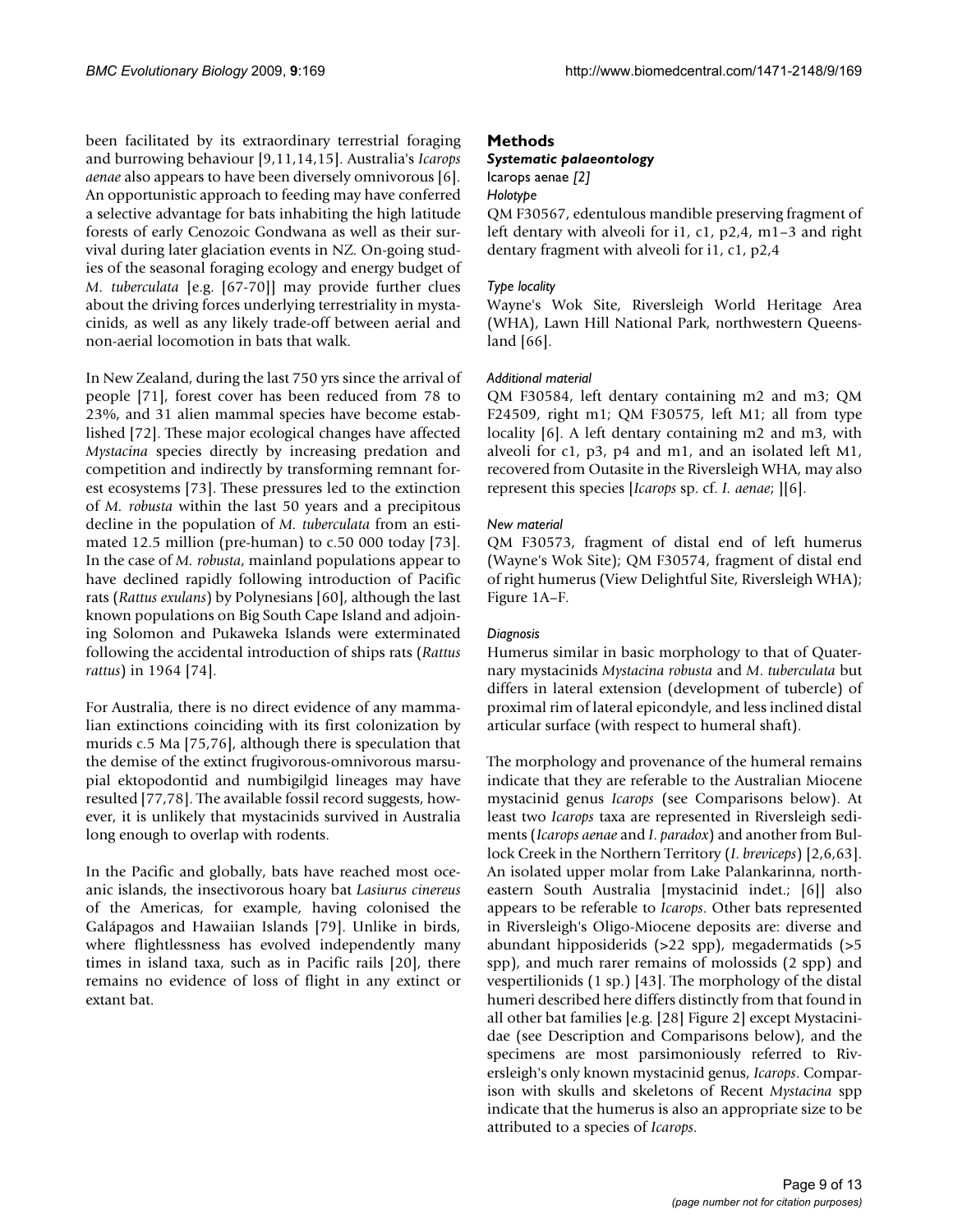The fossil humeral remains are specifically attributed to *Icaops aenae* because of the depositional association of the humeral fragment QM F30573 with *I. aenae* craniodental remains (QM F30584, a left dentary containing m2 and m3, and QM F30575, an M1) preserved less than 15 cm away in a hand-sample of limestone collected from Wayne's Wok Site in which the dentary was partially exposed. This association is particularly noteworthy in a fossil deposit in which bat remains are relatively common (>1000 specimens) but non-hipposiderids rare (less than 0.5%). QM F30574, a left humeral fragment from View Delightful Site, is of the same morphotype and size as QM F30573 and is therefore also referred to *Icarops aenae*.

## *Locality and age*

Wayne's Wok Site occurs on the western edge of freshwater limestones comprising Hal's Hill, and View Delightful Site on the southern edge of Godthelp Hill, both part of the D Site Plateau, Riversleigh WHA, Lawn Hill National Park, Queensland, Australia [64,80]. On the basis of Riversleigh stratigraphy and faunal assemblages, the Wayne's Wok and View Delightful deposits have been interpreted to be early Miocene in age [66,80-83].

## *Associated fauna and palaeoenvironment*

The associated fauna from Wayne's Wok Site includes lungfish, teleost fish, frogs, chelids, scincids, agamids, pythonids, typhlopids, crocodylids, birds, pilkipildrids, acrobatids, petaurids, pseudocheirids, burramyids, ektopodontids, phalangerids, macropodids, potoroids, wynyardiids, diprotodontids, palorchestids, yalkaparidontids, dasyurids, thylacinids, perameloids, notoryctids, megadermatids and hipposiderids. The high diversity of vertebrates represented in this deposit, together with the fact that it contains complete skulls of marsupials but only fragmentary bat material, suggests that these fossils probably accumulated in a pool or lake rather than a cave. The fauna of the VD deposit is as yet poorly-sampled but includes a burramyid, koala and palorchestid [43] as well as hipposiderid bats. Archer *et al*. [84] give reasons for regarding early Miocene assemblages at Riversleigh to represent closed forest communities.

## *Description*

The following description of the humerus is based on both specimens (QM F30573 and QM F30574) except where indicated. Terminology for humeral morphology and orientation is given in Figure 1M–O and follows previous workers [28,32,38]. The shaft is only just wider than deep (anteroposteriorly), and the distal part of shaft is only slightly flattened anteroposteriorly and curved in a cranial direction. In QM F30573 the maximum width of the articular surface is 3.2 mm and that of the shaft 2.0 mm; in QM F30574 it is 3.1 mm and 2.0 mm respectively. The articular surface is slightly offset with respect to the shaft of the humerus, so that in anterior view (Figure 1A, D) both the trochlea and the lateral epicondyle rim are lateral to the edges of the shaft. The articular surface is inclined with respect to the long axis of the shaft (i.e. it is not perpendicular to the shaft) so that the trochlea is taller than the lateral epicondyle. The medial process (epitrochlea) is relatively narrow, in width approximately onequarter that of the articular facets. The distal spinous process is well-separated from the trochlea. Its tip is missing in both specimens but clearly would have extended distally beyond the trochlea. The trochlea, central capitulum and lateral epicondyle are all prominent, the trochlea most prominent. The central capitulum is non-spherical and occupies less than one-third the width of the articular surface. The central and lateral surfaces of the capitulum are separated by the capitular groove, and the capitulum and trochlea separated by the trochlear groove. The trochlear and capitular grooves are equally deep and slightly inclined in a lateral direction. The trochlea's medial margin is concave, a ridge extends proximally along the shaft to enclose medially the deep and broad radial fossa. Posteriorly, the trochlear ridge extends proximally onto the shaft for a short distance (Figure 1C, F). A broad, shallow longitudinal depression is bounded laterally by a ridge that extends 2 mm proximally along the shaft. There is no depression for articulation with the ulnar olecranon process. At each end of the articular surface is a deep fossa. The medial fossa is bordered by the trochlear rim anteriorly and posteriorly by the lateral rim of the medial process (epitrochlea). The lateral fossa is surrounded by the rim of the lateral epicondyle. Immediately proximal to the rim is a broad and deep groove that extends across the lateral shaft and onto the posterior face of the shaft. This lateral supraepicondylar groove is bounded by a raised rim (almost as distinctive as the lateral epicondyle rim) that is marked proximally by a large tubercle (Figure 1B, E).

## *Comparisons*

The Riversleigh fossil humeral fragments share morphological features with many bat families. A non-spherical central capitulum and articular surface more or less aligned with the shaft are characteristics of molossids, vespertilionids, miniopterids, mystacinids, mormoopids and rhinolophids. In archaeonycteridids, most emballonuroids, most other noctilionoids, hipposiderids and pteropodids, the capitulum is spherical and articulation conspicuously offset laterally with respect to the shaft. In myzopodids the articulation is aligned but the capitulum is spherical.

In the Riversleigh fossil specimens there is a broad separation between the central and lateral capitulum, as in molossids, mystacinids and miniopterids, and unlike most other bat groups [e.g. see [28] Figures 3 to 5, and [85] Figures 7 to 12]. The fossils differ from miniopterids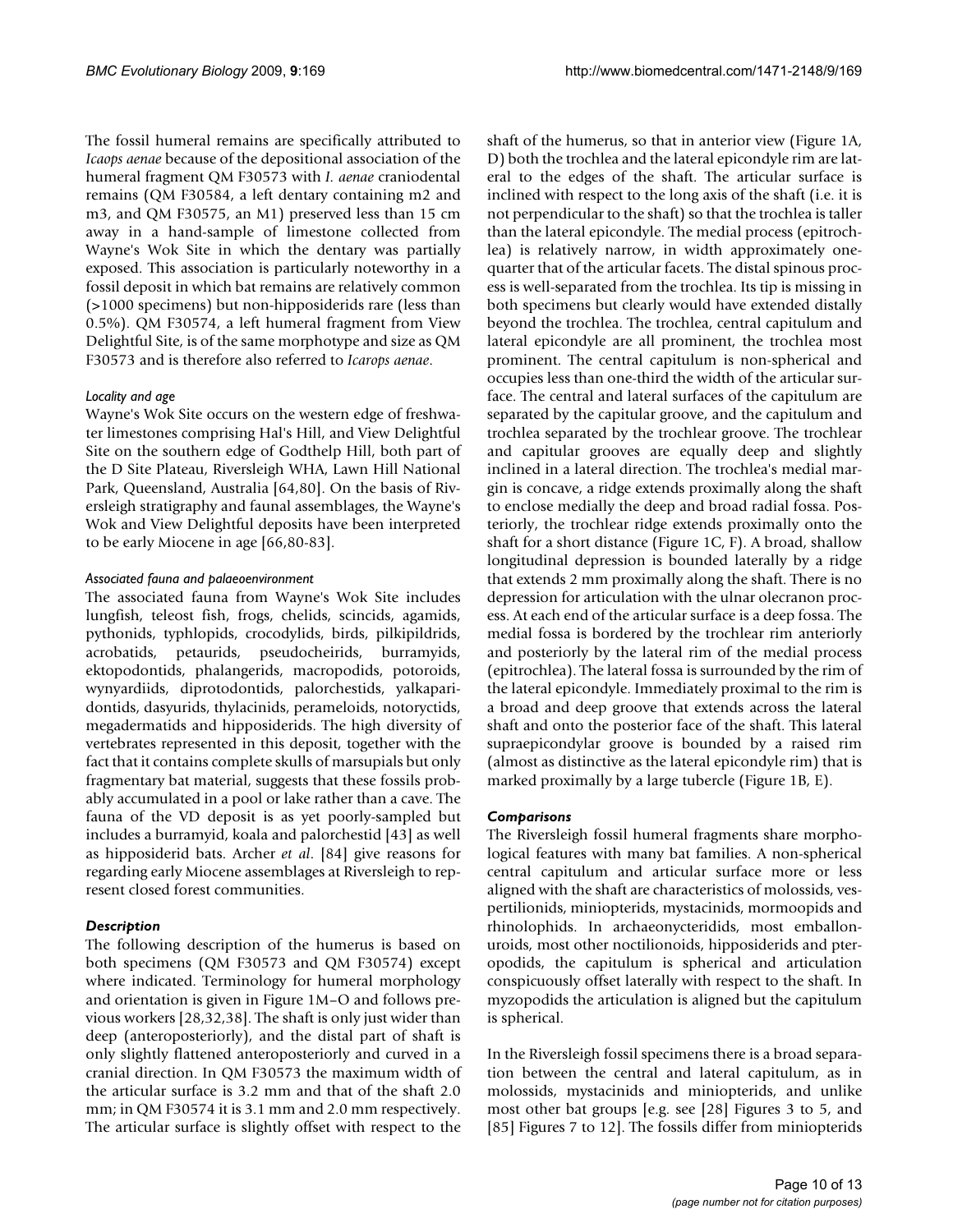in lacking a deep groove distally between the central and lateral capitulum. The Riversleigh specimens also lack the conspicuous depression for articulation with the ulna on the posterior surface that is exhibited by most vespertilionids and palaeochiropterygids.

The medial process (epitrochlea) is wider than in most vespertilionids and molossids, but not as wide as in palaeochiropterygids, archaeonycteridids, rhinolophoids, emballonuroids, natalids, most noctilionoids and pteropodids; it is similar in relative width to that in mystacinids, myzopodids and furipterids. The distal spinous process is well separated from the trochlea, as in most bat families, but not molossids and vespertilionids. It is also relatively long (extending distally beyond the trochlea) as in many bat groups.

The radial fossa is deep and the distal part of the shaft is slightly flattened as in mystacinids, molossids and vespertilionids but not most other bats. Lateral and medial fossae are deep, and the trochlea prominent, as they are in molossids and mystacinids but not most other bats.

The lateral supraepicondylar groove or depression developed proximally to the tubercle of the lateral epicondyle is broader and deeper with a more conspicuous rim than in other bats, with the exception of mystacinids in which, as in the Riversleigh specimens, it occupies an area equal to that of the lateral (epicondylar) fossa. In other bat families in which the groove may occur, such as molossids and vespertilionids, it is conspicuously shallower and smaller in area [e.g. [32], Figure 6, [85], Figures 7 to 12].

As noted above in **Results**, the humeral fossils exhibit several derived features shared only with *M. tuberculata* and *M. robusta* (Figure 1G–L).

## **Authors' contributions**

SJH carried out the morphological comparisons, analysed and interpreted the data and drafted the manuscript. VW carried out the dissection, interpreted the anatomical data and helped draft the manuscript. RMDB interpreted the phylogenetic and biogeographic implications of the data and helped draft the manuscript. MA interpreted the palaeontological, geological and palaeoecological data and helped draft the manuscript. HG collected and identified the fossil specimens, provided geological data and helped draft the manuscript. AJDT and THW interpreted the palaeoecological and biogeographic data and helped draft the manuscript. All authors read and approved the final manuscript.

## **Acknowledgements**

We thank R. Coory, Museum of New Zealand Te Papa Tongarewa, for assisting with the loan of mystacinid material; B. Lloyd, Department of Conservation NZ, for access to a captive colony of *Mystacina tuberculata*; J.

Brammall and K. Black, University of New South Wales for photography of fossil material; and our reviewers and editors for their constructive criticism. This work has been supported by Australian Research Council grants LP0453664 and DP0770660 for Riversleigh WHA fossil research and collaboration by UNSW and NZ researchers, and by Phil Creaser and the CREATE fund at UNSW.

#### **References**

- 1. Riskin DK, Parsons S, Schutt WA, Carter GG, Hermanson JW: **Terrestrial locomotion of the New Zealand short-tailed bat** *Mystacina tuberculata* **and the common vampire bat** *Desmodus rotundus***[.](http://www.ncbi.nlm.nih.gov/entrez/query.fcgi?cmd=Retrieve&db=PubMed&dopt=Abstract&list_uids=16621953)** *Journal of Experimental Biology* 2006, **209:**1725-1736.
- 2. Hand SJ, Murray PF, Megirian D, Archer M, Godthelp H: **Mystacinid bats (Microchiroptera) from the Australian Tertiary.** *Journal of Paleontology* 1998, **72:**538-545.
- 3. Lloyd BD: **Greater short-tailed bat.** In *The Handbook of New Zealand Mammals* 2nd edition. Edited by: King CM. Melbourne: Oxford University Press; 2005:127-129.
- 4. Hand SJ, Beck R, Worthy TH, Archer M, Sigé B: **Australian and New Zealand fossil bats: the origin, evolution, and extinction of bat lineages in Australasia.** *Journal of Vertebrate Paleontology* 2007, **27(Suppl):**86a.
- 5. Worthy TH, Tennyson AJD, Archer M, Musser A, Hand SJ, Jones C, Douglas BJ, McNamara JA, Beck RMD: **[Miocene mammal reveals](http://www.ncbi.nlm.nih.gov/entrez/query.fcgi?cmd=Retrieve&db=PubMed&dopt=Abstract&list_uids=17159151) [a Mesozoic ghost lineage on insular New Zealand, southwest](http://www.ncbi.nlm.nih.gov/entrez/query.fcgi?cmd=Retrieve&db=PubMed&dopt=Abstract&list_uids=17159151) [Pacific.](http://www.ncbi.nlm.nih.gov/entrez/query.fcgi?cmd=Retrieve&db=PubMed&dopt=Abstract&list_uids=17159151)** *PNAS* 2006, **103:**19419-19423.
- 6. Hand SJ, Archer M, Godthelp H: **Australian Oligocene-Miocene mystacinids (Microchiroptera): upper dentition, new taxa** and divergence of New Zealand species. **38:**339-352.
- 7. Teeling EC, Springer MS, Madsen O, Bates P, O'Brien SJ, Murphy WJ: **[A molecular phylogeny for bats illuminates biogeography](http://www.ncbi.nlm.nih.gov/entrez/query.fcgi?cmd=Retrieve&db=PubMed&dopt=Abstract&list_uids=15681385) [and the fossil record.](http://www.ncbi.nlm.nih.gov/entrez/query.fcgi?cmd=Retrieve&db=PubMed&dopt=Abstract&list_uids=15681385)** *Science* 2005, **307:**580-584.
- 8. Lloyd BD: **Advances in New Zealand mammalogy 1990–2000: short-tailed bats.** *Journal of the Royal Society of New Zealand* 2001, **31:**59-81.
- 9. Daniel MJ: **The New Zealand short-tailed bat,** *Mystacina tuberculata***, a review of present knowledge.** *New Zealand Journal of Zoology* 1979, **6:**357-370.
- 10. McCartney J: **Feeding activity in a captive population of New Zealand southern short-tailed bats (***Mystacina tuberculata tuberculata***).** In *BSc Honours thesis Volume 6*. Palmerston North: Massey University; 1979:357-370.
- 11. Jones G, Webb PI, Sedgeley JA, O'Donnell CFJ: **Mysterious** *Mystacina***: how the New Zealand short-tailed bat (***Mystacina tuberculata***[\) locates insect prey.](http://www.ncbi.nlm.nih.gov/entrez/query.fcgi?cmd=Retrieve&db=PubMed&dopt=Abstract&list_uids=14581591)** *Journal of Experimental Biology* 2003, **206:**4209-4216.
- 12. Carter GG, Riskin DK: **Mystacina tuberculata.** *Mammalian Species* 2006, **790:**1-8.
- 13. Dobson GE: **On some peculiarities in the geographical distribution and in the habits of certain mammals inhabiting continental and oceanic islands.** *Annals and Magazine of Natural History* 1884, **14(5th ser):**153-159.
- 14. Dwyer PD: **New Zealand bats.** *Tuatara* 1960, **8:**61-71.
- 15. Dwyer PD: **Studies of the two New Zealand bats.** *Zoology Publications from Victoria University of Wellington* 1962, **28:**1-28.
- 16. Miller GS: **The families and genera of bats.** *Bulletin of the Unites States National Museum* 1907, **57:**1-282.
- 17. Schutt WA, Simmons NB: **Quadrupedal bats: form, function, and phylogeny.** In *Functional and Evolutionary Ecology of Bats* Edited by: Zubaid A, McCracken GF, Kunz TH. New York: Oxford University Press; 2006:145-159.
- 18. Walton DW, Walton GM: **Post-cranial osteology of bats.** In *About Bats: a Chiropteran Symposium* Edited by: Slaughter BH, Walton DW. Dallas: Southern Methodist University Press; 1970:93-126.
- 19. Ecroyd CE: *Dactylanthus* **and bats: the link between two unique endangered New Zealand species and the role of the community in their survival.** In *Nature conservation 4: The role of networks* Edited by: Saunders AD, Craig JL, Mattiske M. Chipping Norton: Surrey Beatty and Sons; 1995:78-87.
- 20. Slikas B, Olson SL, Fleischer RC: **Rapid, independent evolution of flightlessness in four species of Pacific Island rails (Rallidae):**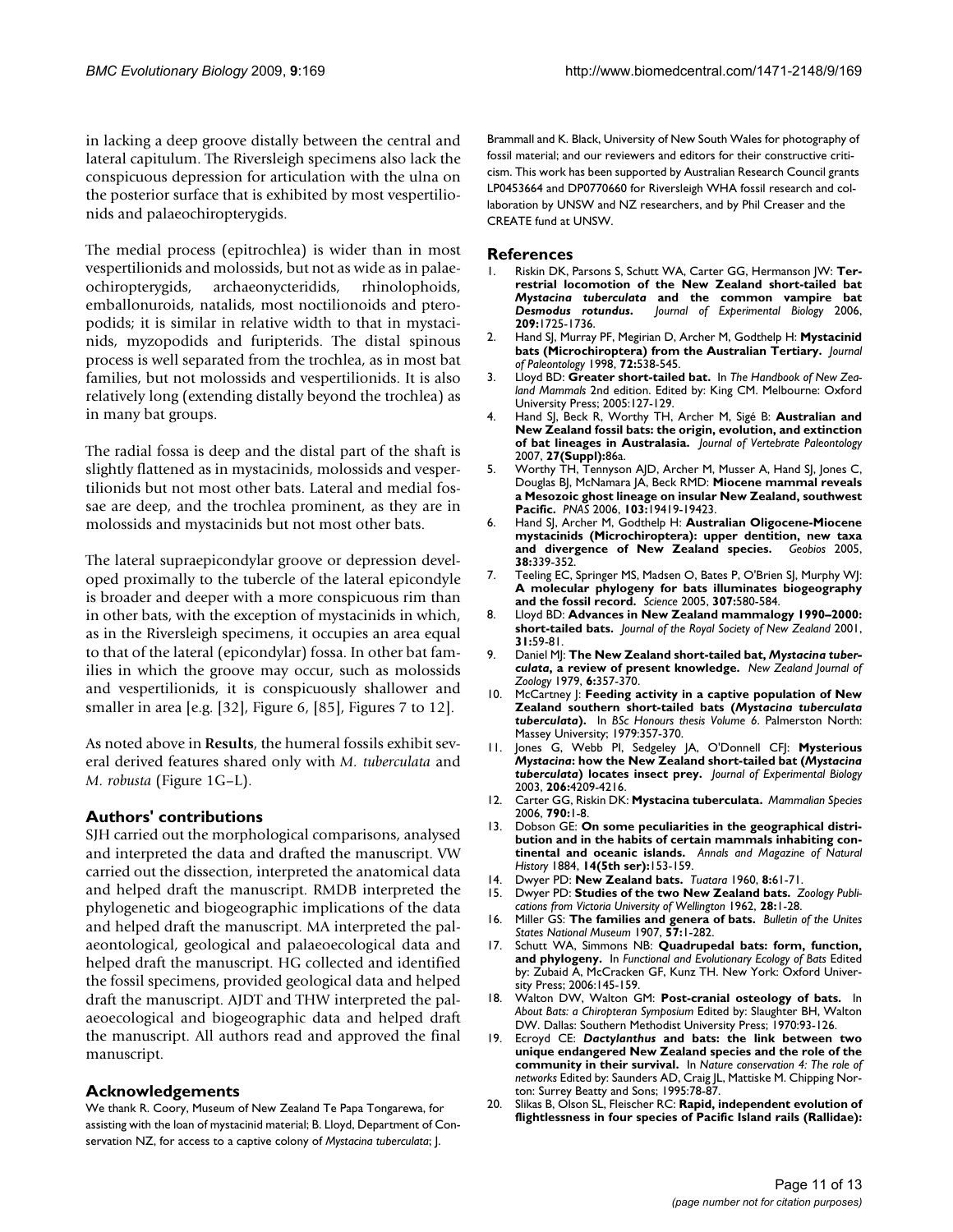**an analysis based on mitochondrial sequence data.** *Journal of Avian Biology* 2002, **33:**5-14.

- 21. Steadman DW: **Extinction and Biogeography of Tropical Pacific Birds.** Chicago: University of Chicago Press; 2006.
- 22. Worthy TH, Holdaway RN: *Lost World of the Moa* Bloomington: Indiana University Press; 2002.
- 23. Galbreath EC: **A new myotid bat from the middle Oligocene of northeastern Colorado.** *Transactions of the Kansas Academy of Sciences* 1962, **65:**448-451.
- 24. Lawrence B: **Miocene remains from Florida, with notes on the generic characters of the humerus of bats.** *Journal of Mammalogy* 1943, **24:**356-369.
- 25. Morgan GS, Czaplewski NJ: **A new bat (Chiroptera: Natalidae) from the early Miocene of Florida, with comments on natalid phylogeny.** *Journal of Mammalogy* 2003, **84:**729-752.
- 26. Revilliod P: **Contribution à l'ètude des chiroptères terrains tertiaires. 1.** *Mèmoires de la Société paléontologique Suisse* 1917, **43:**1-57.
- 27. Sigé B: **Les chiroptères oligocènes du Fayum, Egypte.** *Geologica et Palaeontologica* 1985, **19:**161-189.
- 28. Smith JD: **Systematics of the chiropteran family Mormoopidae.** *University of Kansas Museum of Natural History Miscellaneous Publications* 1972, **56:**1-132.
- 29. Morgan GS, Czaplewski NJ: **First fossil record of** *Amorphochilus schnablii* **(Chiroptera: Furipteridae), from the late Quaternary of Peru.** *Acta Chiropterologica* 1999, **1:**75-79.
- 30. Habersetzer J, Storch G: **Klassifikation und funktionelle Flügelmorphologie paläogener Fledermäuse (Mammalia, Chiroptera).** *Courier Forschungsinstitut Senckenberg* 1987, **91:**117-150.
- 31. Sigé B: **Anatomie du membre antérieur chez un chiroptère molossidé (***Tadarida* **sp.) du Stampian de Céreste (Alpes-de-Haute-Provence).** *Palaeovertebrata* 1971, **4:**1-38.
- 32. Vaughan TA: **Functional morphology of three bats:** *Eumops, Myotis, Macrotus***.** *University of Kansas Museum of Natural History Miscellaneous Publications* 1959, **12:**1-153.
- 33. Vaughan TA: **The skeletal system.** In *Biology of Bats* Edited by: Wimsatt WA. New York: Academic Press; 1970:97-138.
- 34. Webb PI, Sedgeley JA, O'Donnell CF: **Wing shape in New Zealand lesser short-tailed bats (***Mystacina tuberculata***).** *Journal of Zoology, London* 1998, **246:**462-465.
- Strickler TL: **Functional osteology and myology of the shoulder in Chiroptera.** In *Contributions to Vertebrate Evolution Volume 4*. Edited by: Hecht MK, Szalay FS. New York: S. Karger; 1978:1-198.<br>36. Lesser short-tailed bat [http://www.arkive.org/species/GI
- 36. **Lesser short-tailed bat** [[http://www.arkive.org/species/GES/](http://www.arkive.org/species/GES/mammals/Mystacina_tuberculata/Mystacina_tuberulata_00.html) [mammals/Mystacina\\_tuberculata/Mystacina\\_tuberulata\\_00.html\]](http://www.arkive.org/species/GES/mammals/Mystacina_tuberculata/Mystacina_tuberulata_00.html)
- 37. Altenbach JS: **Locomotor morphology of the vampire bat,** *Desmodus rotundus***.** *Publications of the American Society of Mammalogists* 1979, **6:**1-137.
- 38. Norberg UM: **Functional osteology and myology of the wing of** *Plectotus auritus* **Linnaeus (Chiroptera).** *Arkiv för Zoologi* 1970, **22:**483-543.
- 39. Schutt WAJ, Altenbach JS, Chang YH, Cullinane DM, Hermanson JW, Muradali F, Bertram JEA: **The dynamics of flight initiating jumps in the common vampire bat** *Desmodus rotundus***[.](http://www.ncbi.nlm.nih.gov/entrez/query.fcgi?cmd=Retrieve&db=PubMed&dopt=Abstract&list_uids=9359889)** *Journal of Experimental Biology* 1997, **200:**3003-3012.
- 40. Miller-Butterworth CM, Murphy WJ, O'Brien SJ, Jacobs DS, Springer MS, Teeling EC: **A family matter: conclusive resolution of the taxonomic position of the long-fingered bats,** *Miniopterus***[.](http://www.ncbi.nlm.nih.gov/entrez/query.fcgi?cmd=Retrieve&db=PubMed&dopt=Abstract&list_uids=17449895)** *Mol Biol Evol.* 2007, **24(7):**1553-1561.
- 41. Eick GN, Jacobs DS, Matthee CA: **[A nuclear DNA phylogenetic](http://www.ncbi.nlm.nih.gov/entrez/query.fcgi?cmd=Retrieve&db=PubMed&dopt=Abstract&list_uids=15930153) [perspective on the evolution of echolocation and historical](http://www.ncbi.nlm.nih.gov/entrez/query.fcgi?cmd=Retrieve&db=PubMed&dopt=Abstract&list_uids=15930153) [biogeography of extant bats \(Chiroptera\).](http://www.ncbi.nlm.nih.gov/entrez/query.fcgi?cmd=Retrieve&db=PubMed&dopt=Abstract&list_uids=15930153)** *Mol Biol Evol.* 2005, **22(9):**1869-1886.
- 42. Teeling EC, Madsen O, Murphy WJ, Springer MS, O'Brien SJ: **[Nuclear](http://www.ncbi.nlm.nih.gov/entrez/query.fcgi?cmd=Retrieve&db=PubMed&dopt=Abstract&list_uids=12878467) [gene sequences confirm an ancient link between New Zea](http://www.ncbi.nlm.nih.gov/entrez/query.fcgi?cmd=Retrieve&db=PubMed&dopt=Abstract&list_uids=12878467)land's short tailed bat and South American noctilionoid bats.** *Mol Phylogenet Evol.* 2003, **28(2):**308-319.
- 43. Archer M, Arena DA, Bassarova M, Beck R, Black K, Boles WE, Brewer P, Cooke BN, Crosby K, Gillespie A, *et al.*: **Current status of species-level representation in faunas from selected fossil localities in the Riversleigh World Heritage Area, northwestern Queensland.** *Alcheringa Special Issue* 2006, **1:**1-17.
- 44. Woodburne MO, Macfadden BJ, Case JA, Springer MS, Pledge NS, Power JD, Woodburne JM, Springer KB: **Land mammal biostratigraphy and magnetostratigraphy of the Etadunna For-**

**mation (late Miocene) of South Australia.** *Journal of Vertebrate Paleontology* 1994, **13:**483-515.

- 45. Worthy TH, Tennyson AJD, Jones C, McNamara JA, Douglas BJ: **Miocene waterfowl and other birds from Central Otago, New Zealand.** *Journal of Systematic Palaeontology* 2007, **4:**1-39.
- 46. Fleming CA: *The Geological History of New Zealand and its Life* Auckland: Auckland University Press and Oxford University Press; 1979.
- 47. Gaina C, Müller DR, Royer J-Y, Stock J, Hardebeck J, Symonds P: **The tectonic history of the Tasman Sea: a puzzle with 13 pieces.** *Journal of Geophysical Research* 1998, **103:**12413-12433.
- 48. Schellart WP, Lister GS, Toy VG: **A Late Cretaceous and Cenozoic reconstruction of the Southwest Pacific region: tectonics controlled by subduction and slab rollback processes.** *Earth Science Reviews* 2006, **76:**191-233.
- 49. O'Donnell CFJ: **New Zealand long-tailed bat.** In *The Handbook of New Zealand Mammals* 2nd edition. Edited by: King CM. Melbourne: Oxford University Press; 2005:98-109.
- 50. Brown B, Gaina C, Muller RD: **Circum-Antarctic palaeobathymetry: Illustrated examples from Cenozoic to recent times.** *Palaeogeography, Palaeoclimatology, Palaeoecology* 2006, **231:**158-168.
- 51. Falla RA: **The Australian element in the avifauna of New Zealand.** *Emu* 1953, **53:**36-46.
- 52. Daniel MJ, Williams GR: **A survey of the distribution, seasonal activity and roost sites of New Zealand bats.** *New Zealand Journal of Ecology* 1984, **7:**9-25.
- 53. Molloy J: **Bat (peka peka) recovery plan (Mystacina, Chalinolobus).** Wellington: Department of Conservation; 1995.
- 54. Worthy TH: **The Quaternary fossil fauna of South Canterbury, South Island, New Zealand.** *Journal of the Royal Society of New Zealand* 1997, **27:**67-162.
- 55. Arkins AM, Winnington AP, Anderson S, Clout MN: **Diet and nectarivorous foraging behaviour of the short-tailed bat (***Mystacina tuberculata***).** *Journal of Zoology, London* 1999, **247:**183-187.
- 56. Arkins AM: **The diet and activity patterns of short-tailed bats (***Mystacina tuberculata auporica***) on Little Barrier Island.** In *MSc thesis* Auckland: University of Auckland; 1996.
- 57. Freeman PW: **Frugivorous and animalivorous bats (Microchiroptera): dental and cranial adaptations.** *Biological Journal of the Linnean Society* 1988, **56:**439-463.
- 58. Freeman PW: **Nectarivorous feeding mechanisms in bats.** *Biological Journal of the Linnean Society* 1995, **56:**439-463.
- 59. Worthy TH, Daniel MJ, Hill JE: **An analysis of skeletal size variation in** *Mystacina robusta* **Dwyer, 1962 (Chiroptera: Mystacinidae).** *New Zealand Journal of Zoology* 1996, **23:**99-110.
- 60. Worthy TH, Holdaway RN: **Quaternary fossil faunas from caves in Takaka Valley and on Takaka Hill, northwest Nelson, South Island, New Zealand.** *Journal of the Royal Society of New Zealand* 1994, **24:**297-391.
- 61. Martin HA: **Cenozoic climatic change and the development of the arid vegetation in Australia.** *Journal of Arid Environments* 2006, **66:**533-563.
- 62. McGowran B, Archer M, Bock P, Darragh TA, Godthelp H, Hageman S, Hand SJ, Hill R, Li Q, A MP, *et al.*: **Australasian palaeobiogeography: the Palaeogene and Neogene record.** *Memoirs of the Association of Australasian Palaeontologists* 2000, **23:**405-470.
- 63. Hand SJ, Archer M, Godthelp H: **New Miocene** *Icarops* **material (Microchiroptera: Mystacinidae) from Australia, with a revised diagnosis of the genus.** *Memoirs of the Association of Australasian Palaeontologists* 2001, **25:**139-146.
- 64. Long J, Archer M, Flannery TF, Hand SJ: **Prehistoric mammals of Australia and New Guinea.** Sydney: UNSW Press; 2002.
- 65. Archer M, Clayton G, Hand SJ: **A checklist of Australasian fossil mammals.** In *Vertebrate Zoogeography and Evolution in Australasia* Edited by: Archer M, Clayton G. Perth: Hesperian Press; 1984:1027-1087.
- 66. Archer M, Hand SJ, Godthelp H: **Riversleigh. The story of animals in ancient rainforests of inland Australia.** 2nd edition. Sydney: Reed Books; 1994.
- 67. Christie JE: **Nocturnal activity of the lesser short-tailed bat (***Mystacina tuberculata***) in temperate rainforest, Fiordland, New Zealand.** *New Zealand Journal of Zoology* 2006, **33:**125-132.
- 68. Christie JE, Simpson W: **Influence of winter weather conditions on lesser short-tailed bat (***Mystacina tuberculata***) activity in** *Nothofagus* **forest, Fiordland.** *New Zealand Journal of Zoology* 2006, **33:**133-140.